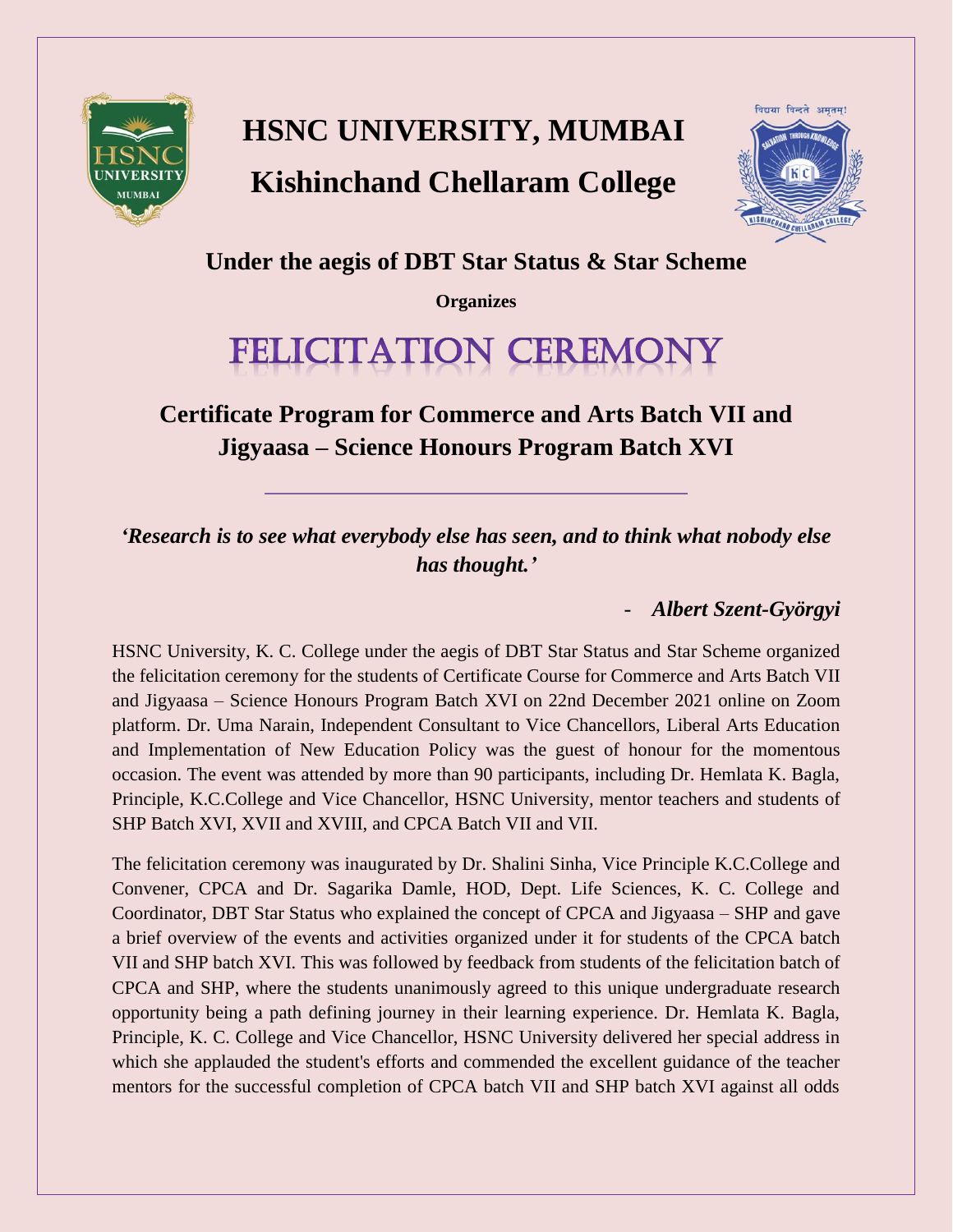that occurred due to the pandemic. Dr. Bagla along with guest of honour Dr. Uma Narain released 'JIGYAASA', volume XVI, an in-house interdisciplinary research journal of K. C. College following which all the participating students of CPCA batch VII and SHP batch XVI were congratulated and their names were announced.

Taking forward the event, guest of honour Dr. Uma Narain was invited to deliver her address. Dr. Narain highlighted how research is an integral part of undergraduate studies which leads to the development of an individual who can find answers that are nearer to the truth and can apply his or her analytical mind to turn information into knowledge and knowledge into wisdom, thus contributing to democracy and nation building. Dr. Narain congratulated K.C. College and HSNC University for starting a program ahead of its time and explained to the audience the New Education Policy that aims to promote high quality research in universities that are for the greater good of society and ended her address with a note on the importance of multidisciplinary research by explaining how in the land of diversity, a diverse and all inclusive research culture will lead to complete, correct and balanced answers to the queries and problems society faces today.

Further, students expressed their gratitude for the invaluable guidance of multiple mentors and teachers of CPCA and Jigyaasa SHP that played the key role in their undergraduate research journey. This was followed by the result declaration and felicitation of winners and participants of CPCA batch VII and SHP batch XVI. The awards were presented in various categories such as best research, best presentation, best student, best volunteers with a total of 11 CPCA and 12 SHP students bagging awards after thorough and comprehensive assessment. Congratulations for all the students of CPCA batch VII and SHP batch XVI poured in from the audience in the chatbox and the event was concluded by a heartfelt vote of thanks.

As the guest of honour, Dr. Uma Narain explained in her address, research helps society at the most fundamental level by developing a scientific temperament in the researcher, which leads to the creation of a better human being. Research imparts the spirit of enquiry, instills conceptual clarity and critical thinking in a researcher ultimately helping individuals in becoming better family members and participants of democracy. In a world that is becoming increasingly complex and ambiguous, research is a basic life skill, much like empathy, that will help today's youth in navigating their path understanding and differentiating right from wrong. The journey of CPCA batch VII and SHP batch XVI students doesn't come to an end at the felicitation ceremony, they join forces with the 700 alumni of this unique undergraduate research program in their vision of creating a better world for all and students of CPCA batch VIII and SHP batch XVII and XVIII have already stepped into the shoes of their predecessors.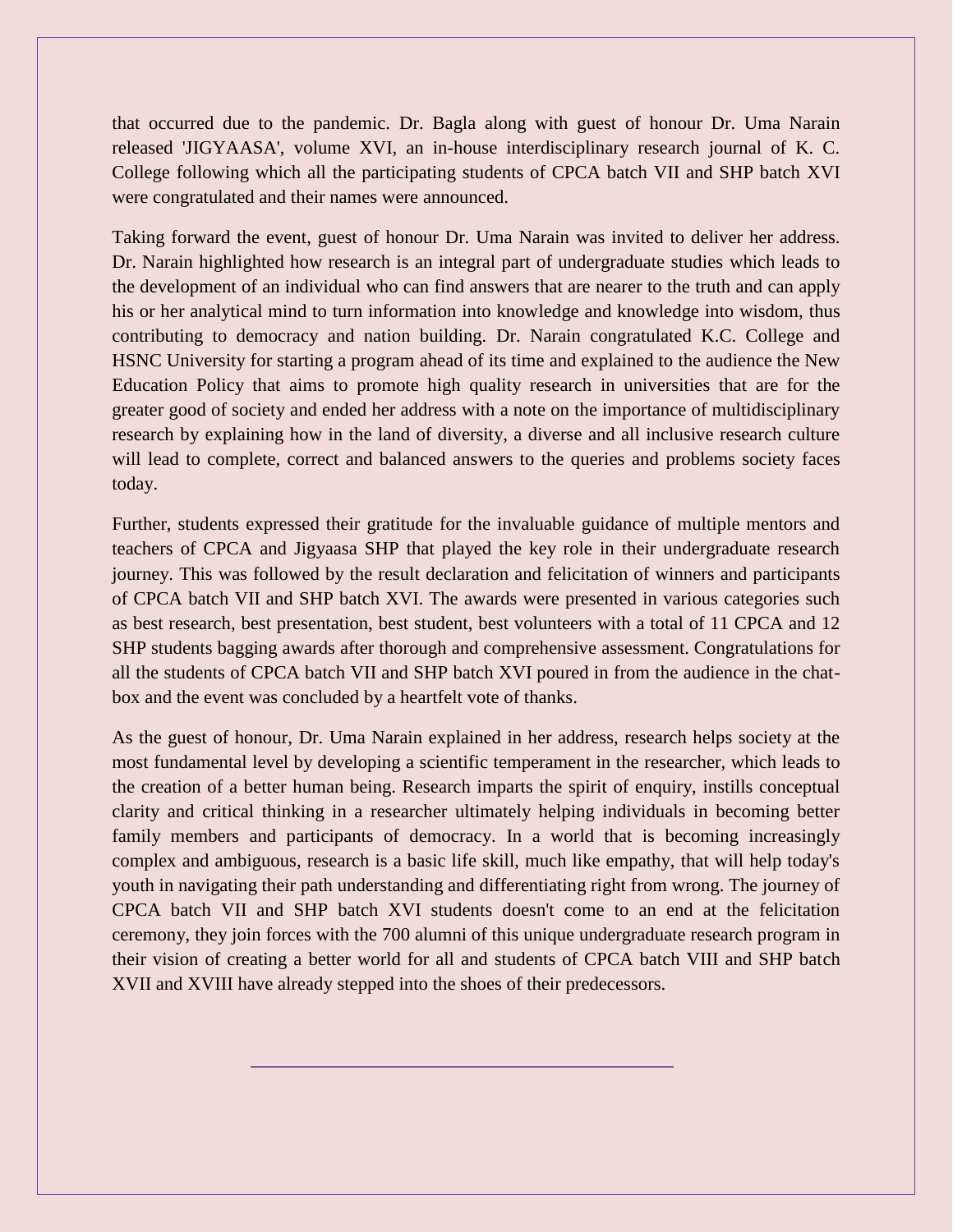#### **RESULTS OF CPCA BATCH VII**

| Category                                                      | <b>Title</b>                                                                                                           | <b>Student</b>                                           | <b>Mentor</b>           |
|---------------------------------------------------------------|------------------------------------------------------------------------------------------------------------------------|----------------------------------------------------------|-------------------------|
| <b>Best Research Paper</b>                                    | Perils of Indian Banking Frauds                                                                                        | Navya Menon &<br>Pranav Khandelwal                       | Dr. Nandini<br>Sengupta |
| <b>Best Research Paper</b><br>$\mathbf{Runner} - \mathbf{Up}$ | Relationship between Parent-<br>Peer Attachment and Resilience<br>in Undergraduate Students                            | Urvashii Thosar $\&$<br>Tanvi Vadke                      | Dr. Pooja Soni          |
| <b>Best Presentation</b>                                      | The<br>association<br>between<br>Adjustment<br>Marital<br>and<br>Self-Efficacy<br>Breastfeeding<br>amongst New Mothers | Lakshya Sharma,<br>Shreya Karia &<br><b>Zeshah Davar</b> | Ms Veena Kumar          |
| <b>Best Presentation</b><br>$Runner - Up$                     | A Study of Selective Pieces of<br>Poetry written in times of<br>Uncertainty;<br>Resilience<br>of<br>Human Spirit       | Anushree Rao $\&$<br>Naysha Bhatia                       | Dr. Shalini Sinha       |
| <b>Best Speaker</b>                                           |                                                                                                                        | Amulya Chaudhary                                         |                         |
| <b>Best Speaker Runner –</b><br>Up                            |                                                                                                                        | Mehek Jain                                               |                         |

#### **RESULTS OF SHP BATCH XVI**

| Category                        | <b>Student</b>       | <b>Department</b> |
|---------------------------------|----------------------|-------------------|
|                                 | <b>Rhea Nawalkar</b> | Life Sciences     |
| <b>Best Student</b>             | Chirag Chinta        | Microbiology      |
|                                 | Urvi Achuthan        | Chemistry         |
| <b>Best Student Runner – Up</b> | Sonam Gupta          | Biotechnology     |
|                                 | Krishna Bulchandani  | Physics           |
|                                 | Aneesha Robert       | <b>Statistics</b> |
| <b>Best Volunteers</b>          | Didithi Agrawal      | Biotechnology     |
|                                 | Urvi Achuthan        | Chemistry         |
|                                 | Siddharth Nakhwa     | Life Sciences     |
|                                 | Chirag Chinta        | Microbiology      |
|                                 | Abbas Dalvi          | Physics           |
|                                 | Darshana Surendran   | <b>Statistics</b> |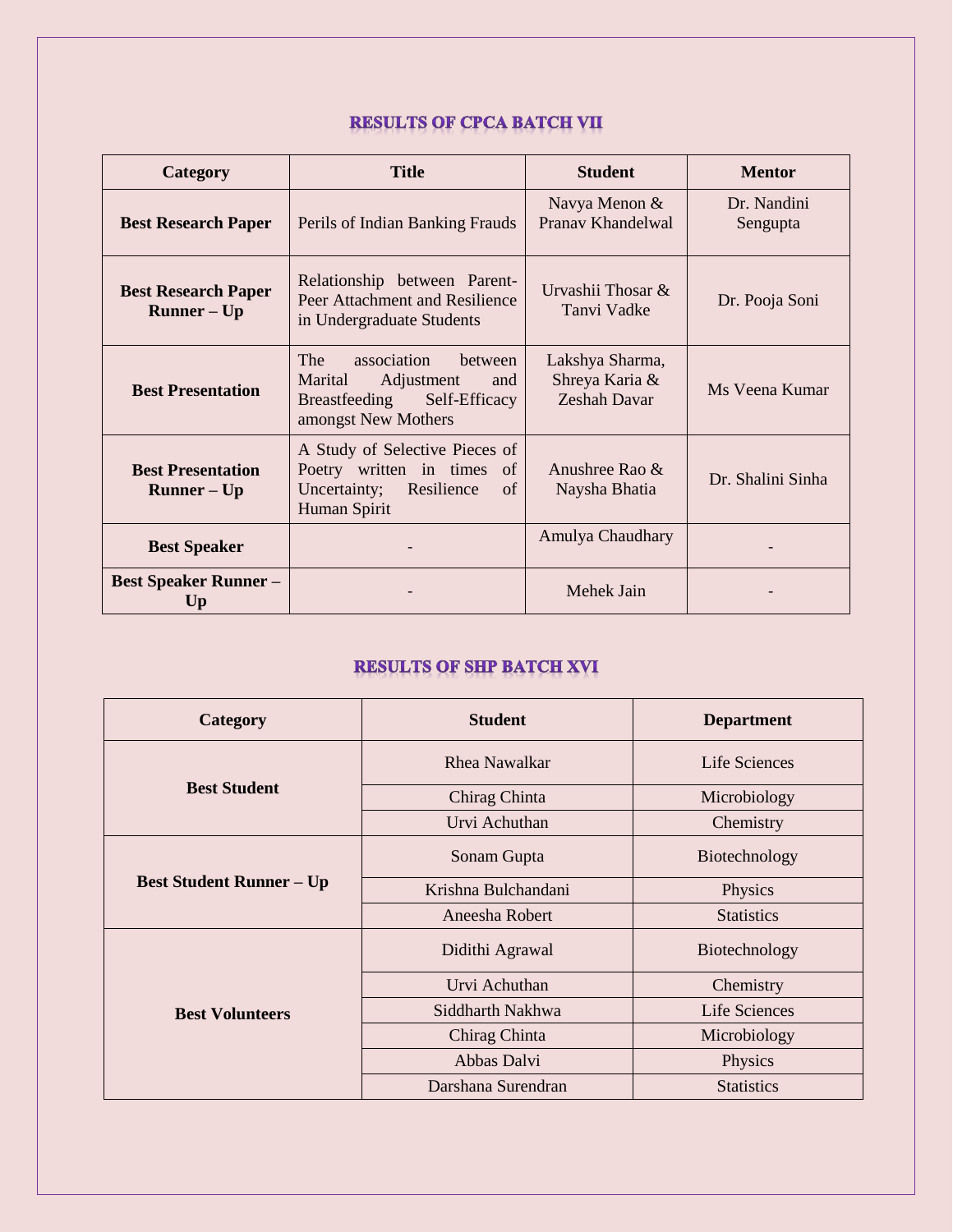### **FELICITATION CEREMONY FOR CPCA BATCH VII AND JIGYAASA -SHP BATCH XVI**



**Guest of Honour Dr. Uma Narain delivering her address on the importance of research integrated undergraduate studies**



**Dr. Shalini Sinha and Dr. Sagarika Damle providing a brief overview of activities conductuted under CPCA and SHP for the Felicitation Batch**



**Students expressing gratitude for their mentor teachers of CPCA and Jigyaasa – SHP**